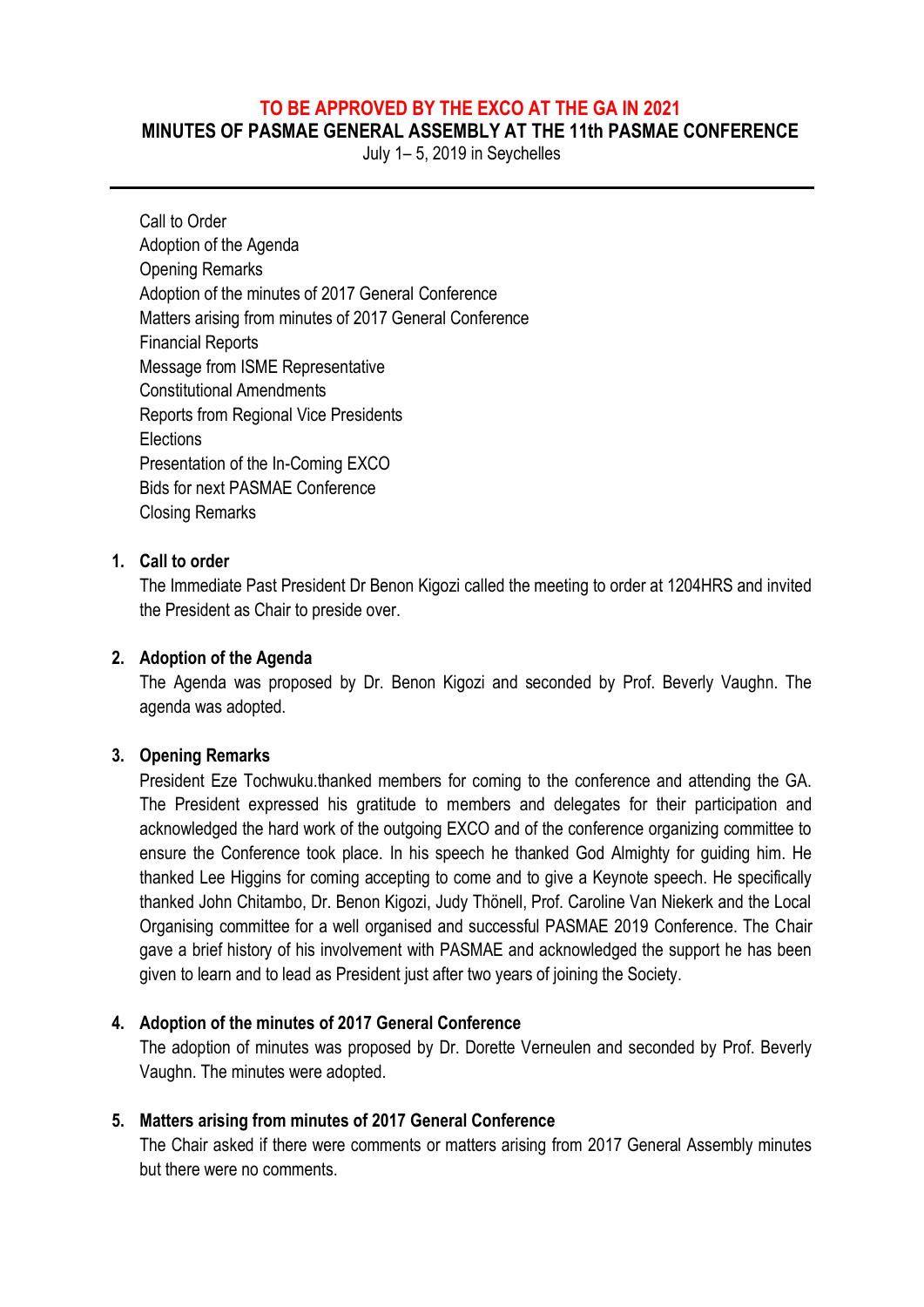# **6. Financial Reports**

Since Dr. Zenda Nel resigned abruptly and there hadn't been an official handover, Judy Thönell gave a brief explanation of the financial situation from the time she started volunteering to stand in the gap. She explained the use of an interactive web site called Conference Online (COL) which she had used since 2009. Judy mentioned that she had introduced it to PASMAE because it is automated, efficient and cost effective (free to set up, persentage paid on each registration) Conference participants are able to log on and register as well pay their conference fees as one can access it at any time you want, from anywhere with an internet connection.

# **7. Message from ISME Representative**

ISME representative Prof. Lee Higgins gave his remarks expressing ISME's aim to reach out to a wider membership in Africa. He encouraged members to register for forthcoming ISME Conference in Helsinki. He encouraged members to join ISME and get involved with the various activities of ISME commissions of ISME and referred members to ISME website http://www.isme.org for more information.

# **8. Constitutional Amendments**

# **a) Article VII – Executive Committee (Exco)**

# **CURRENT:**

*To be eligible for nomination to the Exco, a person must have been a paid up member for a minimum of two years, attended at least two PASMAE conferences within the past four years and ideally, but not necessarily, served as a PASMAE sub-committee member and in such capacity have contributed harmoniously, collaboratively and effectively to that sub-committee.*

## **CHANGE TO - CARRIED:**

To be eligible for nomination to the Exco, a person must have been a paid up member for a minimum of two years, attended at least two PASMAE or ISME conferences within the past four years and ideally, but not necessarily, served as a PASMAE sub-committee member and in such capacity have contributed harmoniously, collaboratively and effectively to that subcommittee.

## **b) Bylaw III – Officers**

## **Rational:**

At the time the current item in the PASMAE Constitution was devised with one person in mind, to continue in that position, but the item needs to be relevant for whomever serves PASMAE, so it was found that an amendment is necessary.

## **CURRENT:**

1. The officers of the Society, who comprise the Executive Committee, shall be the: Honorary President (where relevant), ex officio, President, Past President, President Elect, Vice Presidents (minimum three, maximum five), Secretary General/Treasurer.

## **CHANGE TO - CARRIED:**

1. The officers of the Society, who comprise the Executive Committee, shall be the Honorary President (where relevant), ex officio, President , Past President, President ElectVice Presidents (minimum three, maximum five), Secretary General, Treasurer, Secretary General and Treasurer may be individual or joint appointments, at the discretion of Executive and dependent on the expertise of the Secretary General.

## **Note: that in Article VII, last paragraph, this is stated:**